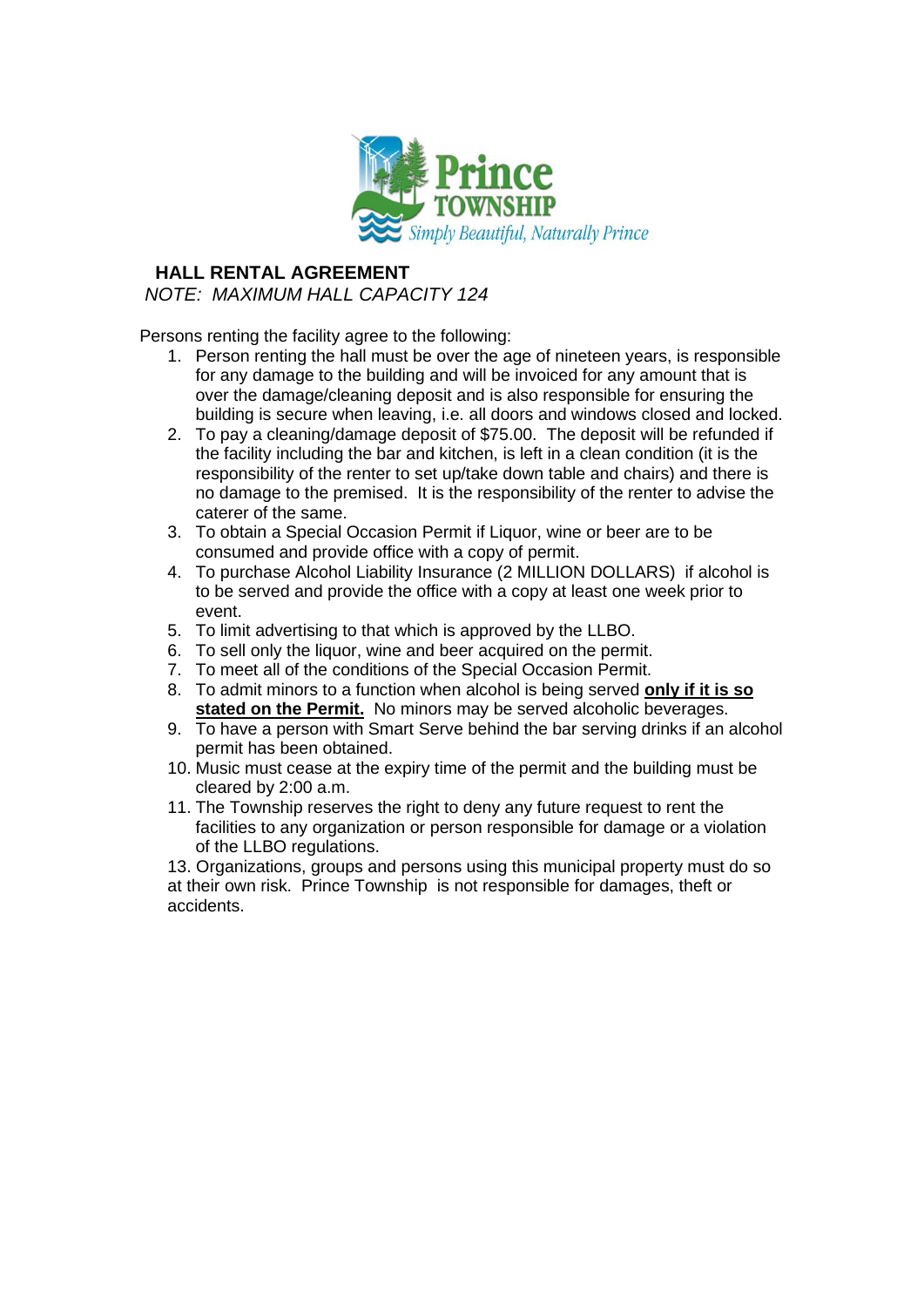## I HAVE READ AND FULLY UNDERSTAND THE HALL RENTAL AGREEMENT AND CONSENT TO THE TERMS HEREIN.

| Name of Renter:                                              |                                |
|--------------------------------------------------------------|--------------------------------|
| GROUP/ORGANIZATION (if applicable):                          | Signature of Renter            |
|                                                              |                                |
| Phone: ___________________                                   | Fax: _________________________ |
| Special Occasion Permit Holder & Number:                     |                                |
| Party Alcohol Liability Insurance Policy Certificate Number: |                                |
| Type of Event: ________________________                      | Number of People Attending:    |
|                                                              |                                |
| Rental Fee \$________________                                |                                |
| Less Deposit \$__________________                            | Date:____________________      |
| Balance Due \$__________________                             | Date:_____________________     |
| Signature of Township Staff: ___________________________     | Date:                          |